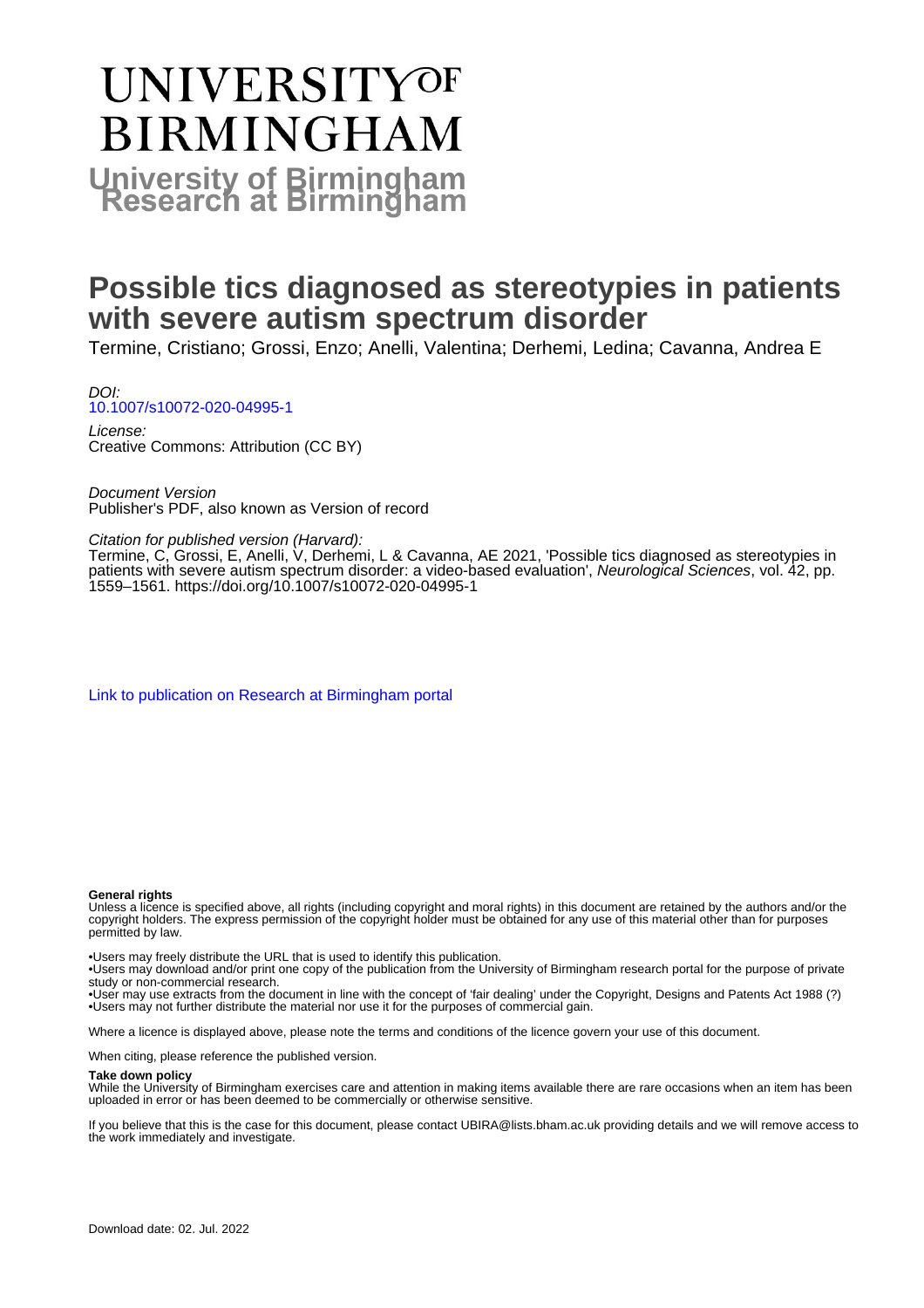## BRIEF COMMUNICATION



# Possible tics diagnosed as stereotypies in patients with severe autism spectrum disorder: a video-based evaluation

Cristiano Termine<sup>1</sup> · Enzo Grossi<sup>2</sup> · Valentina Anelli<sup>1</sup> · Ledina Derhemi<sup>1</sup> · Andrea E. Cavanna<sup>3,4,5,6</sup> @

Received: 23 June 2020 /Accepted: 12 December 2020 / Published online: 19 December 2020 C The Author(s) 2020

# Abstract

Background The association of stereotypies and tics is not rare in children with severe autism spectrum disorder (ASD). The differential diagnosis between stereotypies and tics in this patient population can be difficult; however, it could be clinically relevant because of treatment implications.

Methods A total of 108 video recordings of repetitive behaviors in young patients with stereotypies in the context of ASD were reviewed by a movement disorders expert and a trainee, in order to assess the prevalence of possible co-morbid tics. The Modified Rush Videotape Rating Scale (MRVS) was used to rate tic frequency and severity.

Results Out of 27 patients with stereotypies (24 males; mean age 14 years), 18 (67%) reported possible tics. The most frequently observed tics were eye blinking, shoulder shrugging, neck bending, staring, and throat clearing. The mean MRVS score was 5, indicating mild tic severity. The only significant difference between patients with tics and patients without tics was the total number of stereotypies, which was higher in the subgroup of patients without tics ( $p = 0.01$ ).

Conclusions Expert review of video-recordings of repetitive behaviors in young patients with ASD and stereotypies suggests the possibility of a relatively high rate of co-morbid tics. These findings need to be integrated with a comprehensive clinical assessment focusing on the diagnostic re-evaluation of heterogeneous motor manifestations.

Keywords Autism spectrum disorder · Stereotypies · Tics · Tourette syndrome · Video recording

# Introduction

Tics and stereotypies are often reported as repetitive behaviors in patients with autism spectrum disorder (ASD) [\[1](#page-3-0)]. Tics are

 $\boxtimes$  Andrea E. Cavanna [a.e.cavanna@bham.ac.uk](mailto:a.e.cavanna@bham.ac.uk)

- <sup>1</sup> Child Neuropsychiatry Unit, Department of Medicine and Surgery, University of Insubria, Varese, Italy
- <sup>2</sup> Department of Autism Research, "Villa Santa Maria" Child and Adolescent Neuropsychiatry Rehabilitation Unit, Tavernerio, CO, Italy
- <sup>3</sup> Michael Trimble Neuropsychiatry Research Group, University of Birmingham & BSMHFT, Birmingham, UK
- School of Life & Health Sciences, Aston University, Birmingham, UK
- <sup>5</sup> Sobell Department of Motor Neuroscience & Movement Disorders, Institute of Neurology & University College London, London, UK
- <sup>6</sup> Department of Neuropsychiatry, National Centre for Mental Health, 25 Vincent Drive, Birmingham B15 2FG, UK

defined as sudden, rapid, recurrent, non-rhythmic movements, and vocalizations [[2](#page-3-0)]. Moreover, tics can be simple (e.g., eye blinking, grunting) or complex (e.g., imitating goal-directed actions, shouting words) [\[3](#page-3-0)]. Stereotypies are repetitive, seemingly driven, and apparently purposeless motor behaviors, postures, or utterances. Motor stereotypies are also categorized as simple (e.g., leg shaking) or complex (e.g., hand flapping, body rocking) [\[4](#page-3-0)]. Although most stereotypes are mild and perceived as self-soothing; similarly to tics, they can occasionally interfere with daily activities and may result in selfinjury.

In terms of clinical phenomenology, stereotypies tend to be more fixed, rhythmic, and prolonged in duration than tics, which are rapid and fluctuating in both intensity and frequency. Stereotypies have a mean age of onset below 3 years, somewhat earlier than tics (5–7 years). Moreover, stereotypies typically occur both in understimulating or overstimulating environments, while active concentration tends to alleviate tics [\[4](#page-3-0)]. Finally, unlike stereotypies, most tics are preceded by premonitory urges, subjective sensations of inner tension, which are temporarily relieved by tic expression [\[5\]](#page-3-0). It can be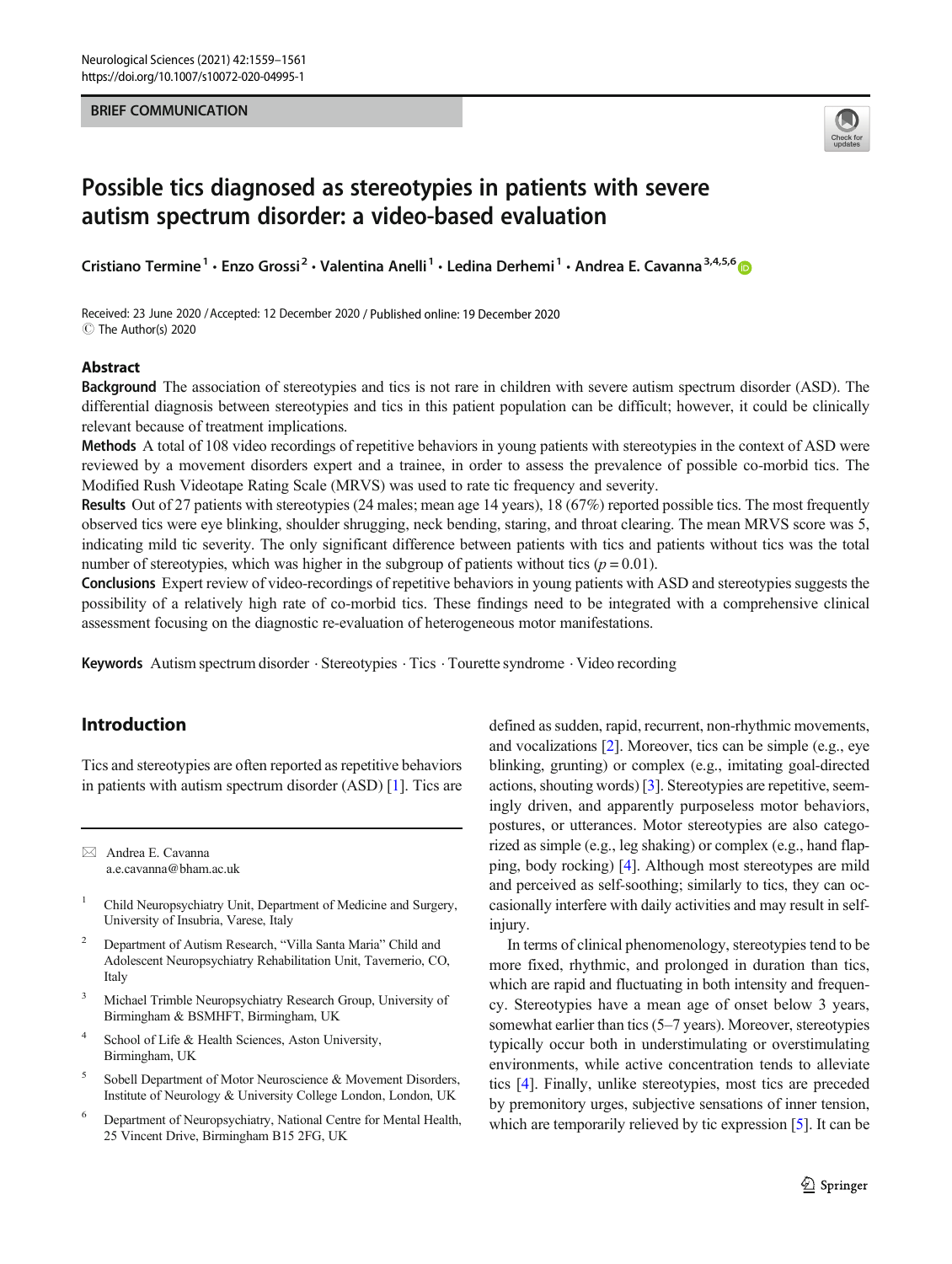notoriously difficult to elicit a reliable history of sensory symptoms associated with hyperkinetic manifestations in younger patients with autistic traits and/or learning difficulties.

The differential diagnosis between tics and stereotypies in children with a diagnosis of ASD who present with heterogeneous repetitive behaviors can pose significant challenges; however, it could be clinically relevant because of treatment implications. For example, pharmacotherapy can be useful in modulating tics, while stereotypies show poor response to medication, although they can benefit from specific behavioral approaches [\[4,](#page-3-0) [6\]](#page-3-0). In the present study, we reviewed video recordings of repetitive behaviors in young patients with ASD and stereotypies in order to evaluate the prevalence of possible tics.

# Methods

The repetitive behaviors of 67 youngsters diagnosed with severe ASD were recorded to build a video database of stereotypies of the patients attending the "Villa Santa Maria" Child and Adolescent Neuropsychiatry Rehabilitation Unit in Tavernerio (Como, Italy). The video clips featured a total of 319 stereotypies: 191 simple plus 128 complexes. A subsample of 108 video recordings with a duration longer than 1 min was subsequently reviewed by a movement disorders expert (CT) and a trainee (VA), in order to assess the possible presence of co-morbid tics. The observed motor and vocal tics were classified as either simple or complex according to their characteristics. The modified Rush Videotape Rating Scale (MRVS) [[7\]](#page-3-0) was used to rate the frequency and severity of tics based on careful analysis of the video recordings. Demographic and clinical data, including Autism Diagnostic Observation Schedule, 2nd Edition (ADOS-2) severity scores [\[8](#page-3-0)], language function, intellectual disability, and diagnosis of epilepsy, were collected in a database. The collected data were compared to assess possible differences between the groups of patients with co-morbid tics and patients without tics. Statistical analyses included an independent  $t$  test (for continuous variables), Fisher's exact test (for categorical variables), and Pearson's correlation index (for correlation analysis). P values below 0.05 were considered significant. The study was approved by the local Ethics Committee (ASST Sette Laghi).

# Results

The demographic and clinical data of the study sample are summarized in Table [1.](#page-3-0)

Out of 27 patients with ASD and stereotypies (24 males; mean age 14 years), 18 (67%) were rated as showing possible tics. Specifically, 6 patients (22%) had multiple motor and simple vocal tics (consistent with a possible diagnosis of Tourette syndrome), 8 (30%) had simple motor tics, 2 (7%) had complex motor tics, and 2 (7%) had both simple and complex motor tics. A total of 85 possible tics were observed, corresponding to 70 different tic types (34 simple motor tics, 23 complex motor tics, 13 simple vocal tics). The most frequently observed tics were eye blinking (8 patients), shoulder shrugging (5 patients), neck bending (4 patients), staring (3 patients), and throat clearing (3 patients). The mean MRVS score was 5 (SD 2), indicating mild tic severity.

Patients with tics and patients without tics had similar demographic and clinical characteristics. The only significant difference was the total number of stereotypies, which was found to be higher in the subgroup of patients without tics  $(p = 0.01)$ . However, according to the correlation analysis (Pearson's index), there was no significative correlation between the number of stereotypies (or ASD severity, as per ADOS scores) and the number of tics.

# **Discussion**

Expert review of video-recordings of repetitive behaviors in young patients with ASD and stereotypies suggests the possibility of a relatively high rate of co-morbid tics. Previous studies focusing on the motor phenotypes in ASD populations found prevalence figures of 22% for tics and 8–11% for Tourette syndrome [\[9](#page-3-0), [10](#page-3-0)]. Our findings show that the prevalence of tics could be considerably higher in the subgroup of young patients with severe ASD and stereotypies. With regard to body areas and types of tics, our results are in line with previous observations indicating that the most common tics involve eyes, face, shoulders, and upper limbs [[3\]](#page-3-0). Moreover, the findings of a recent study in patients with Tourette syndrome showed that 14% of patients from a clinical sample had stereotypies, often in association with ASD, suggesting a shared neurodevelopmental pathway for at least a subgroup of patients [[6](#page-3-0)]. In the present study, the total number of stereotypies was higher in the subgroup of patients without tics, suggesting the possibility that the ASD spectrum might be characterized by multiple atypical neurodevelopmental processes. Our findings highlight the need for a comprehensive assessment of different hyperkinetic manifestations in patients with severe ASD. The segregation of the motor phenotypes would be an important step towards the optimization of treatment interventions, including pharmacotherapy (e.g., administration of alpha-2 agonists for the treatment of milder tics and antidopaminergic agents for more severe tics).

The main limitations of the present study include the relatively small sample size and the highly selected clinical population (video recordings from young patients with severe ASD and motor manifestations recruited at a specialist center). In conclusion, the results of our study suggest that tics might